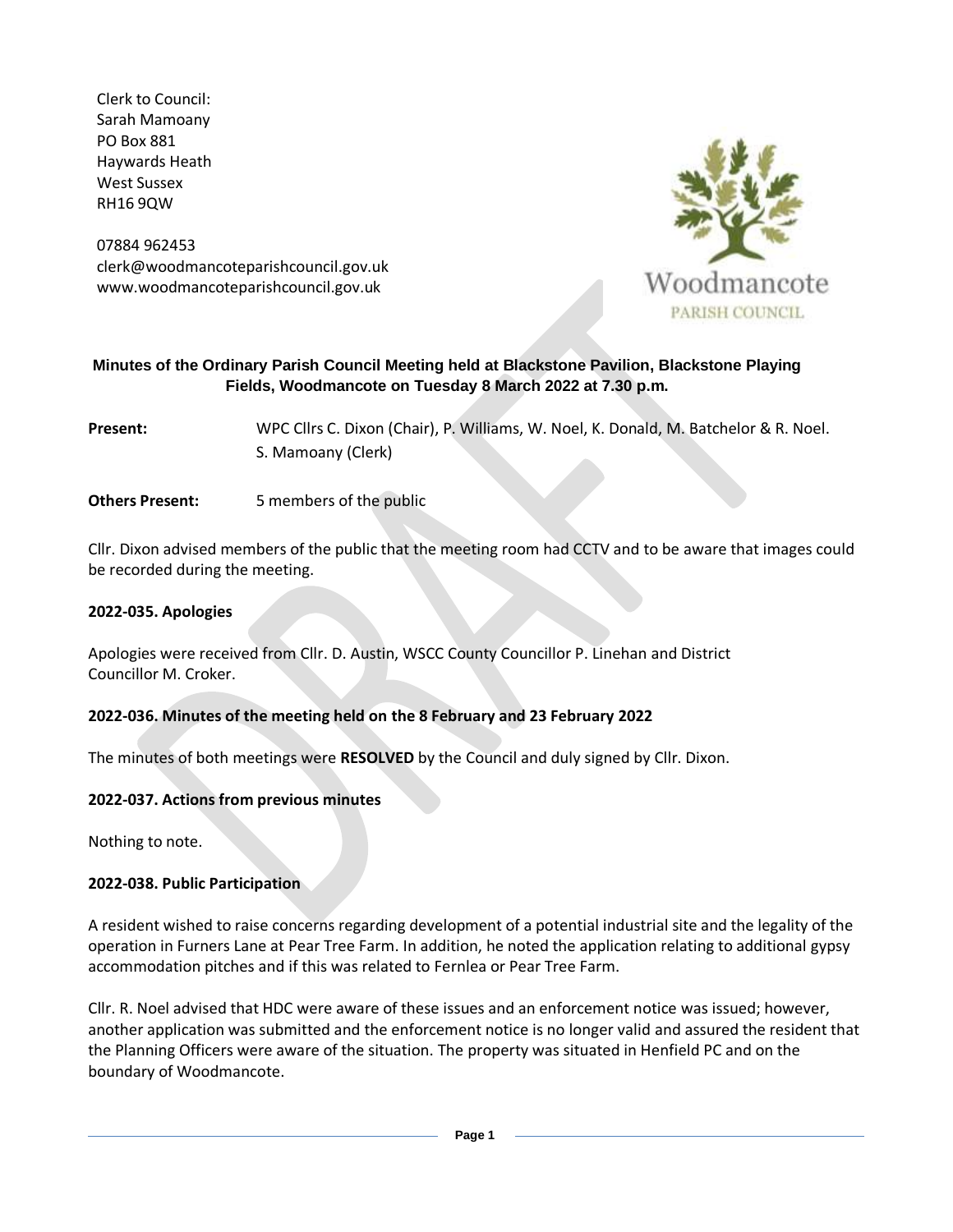The same resident questioned progress on the speed limit reduction on the A281, as it is uncomfortable to walk along this road as a pedestrian with the speed/noise of traffic.

Cllr. Dixon explained the current position and that the Council were working with WSCC Highways on a Community Highways Scheme to which the speed would be reduced to 40mph and in some areas to 50mph.

Cllr. Dixon read out an email received by a resident relating to the Blackstone Rise garage site in respect of the planning application to be discussed at the meeting.

# **2022-039. Co-Option of Parish Council Vacancies**

The Council had received two applications for the current vacancies. Both applicants gave a short speech about themselves to the Council and what they felt they could bring to the Parish Council.

**It was RESOLVED** to co-opt Libby Morris and Robert Hulkin onto the Council. Both applicants signed their Declaration of Office which was witness by the Clerk.

Cllr. L. Morris and Cllr. R. Hulkin were invited to join the meeting.

# **2022-040. Declarations of Interest from Members in respect of any items in the agenda**

Cllr. R. Noel declared an interest in DC/21/0938 Hascombe Farm, Horn Lane, Henfield, BN5 9SA which was noted would be discussed under planning.

# **2022-041. Reports from other Authorities:**

## **041.1. Report from Horsham District Council**

Cllr. M. Croker had sent his apologies, but had provided a written report which was circulated to Councillors, which noted the following:

- Water neutrality issue continues to delay Regulation 19 for the local plan; with which officers say they have no idea when a viable mitigation strategy, which is currently being worked on will be agreed between the interested parties. HDC website has further information on this issue.
- Business, energy and Council Tax relief schemes are available at present.
- It was noted car parking revenue is recovering well from the pandemic, being one of HDC's key income streams.

Cllr. R. Noel reported the following:

- In support of the current issues in the Ukraine HDC are lighting up the Capital Theatre in yellow/blue.
- A multi-layered roundabout on the A272/A24 crossroads is being proposed to assist with queuing traffic.
- Town Hall meetings are being arranged where all Parish Council's will be invited which will be split into central/South/North. The South area will include Woodmancote and the meeting will possibly be held in Steyning.
- Jubilee celebration funding of £200 will be offered to Parish Councils for events.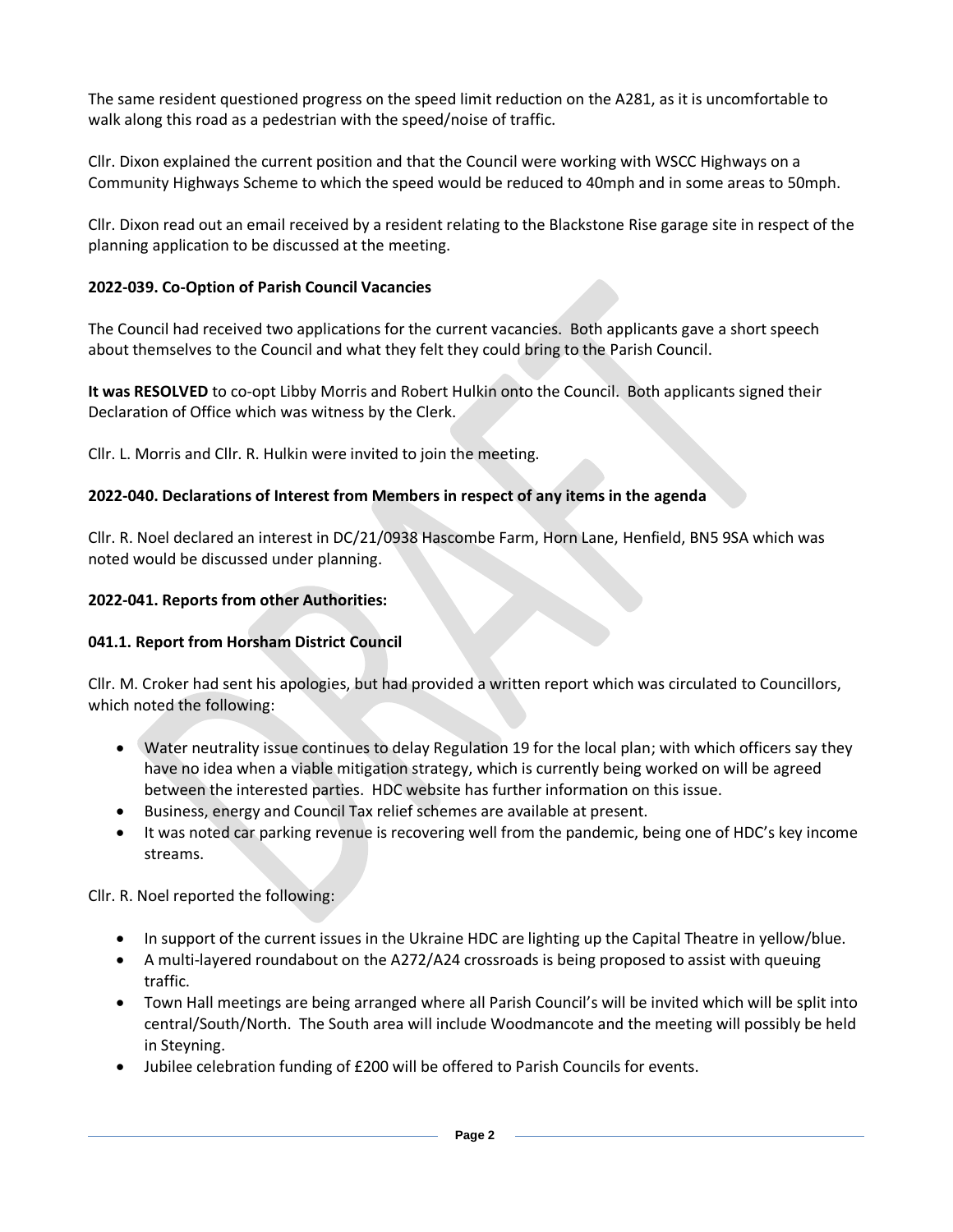Cllr. Batchelor asked if HDC were supporting any collection points for donations to the Ukraine. Cllr. R. Noel advised that they were co-ordinating with Parish Councils. Cllr. Morris noted that Stokes in Henfield is collecting items, such as food, sanitary items, medicine but not clothing which will be taken out to the Ukraine.

# **041.2. Report from West Sussex County Council**

Cllr. P. Linehan sent his apologies.

# **2022-042. Planning**

**042.1. DC/22/0331 - The Coach House Furners Lane Woodmancote - Removal of parts iii and iv of Condition 13 of previously approved application reference DC/20/1513 (Change of use of existing building to holiday accommodation with external and internal alterations (Full Application)) Relating to the management and occupancy of the holiday accommodation.**

**It was RESOLVED** to object to the application on the basis of the original comments the Council made on application DC/20/1513 Bylsborough Furners Lane Woodmancote Henfield; which requested the accommodation should be ancillary to the main dwelling with no floodlighting and to ensure the relevant clauses in relation to holiday accommodation usage are noted in the decision notice. Parts iii and iv of Condition 13 appear to be removing some of the clauses in relation to the use of the building for holiday accommodation purposes and the property being ancillary to the main dwelling.

# **042.2. DISC/22/0032 - Garage Block Blackstone Rise Blackstone Lane Blackstone - Approval of details reserved by conditions 3, 4 and 13 on application DC/20/0025**

**It was RESOLVED** to object to the application in relation to conditions 4 relating to site set up. The Council noted the following points; the plans states that site traffic will flow one way from the south on the A281, large vehicles will not be able to gain access to the site from the south due to the narrow lanes in the centre of Blackstone; the plans show land being utilised for parking/off-loading which is not under the ownership of this site; two parking spaces are shown for contractors which will not be adequate for a development of this size. Parking is an issue in Blackstone Lane already and the development of this site has also caused a loss of parking in the road.

# **042.3. DC/22/0239 - The Hundred Brighton Road Henfield BN5 9RT - Erection of a two-storey detached outbuilding for use as an art studio on the first floor and garage and workshop on the ground floor.**

**It was RESOLVED** to make no objection, however the Council questioned if the garage doors shown on the plans were wide enough for a car to access the building; the building should be ancillary to the main house; drainage should be considered due to shower facilities being within the building and no floodlighting should be allowed.

## **042.4. DC/22/0385 - Firsland House Henfield Road Albourne BN6 9JJ - Erection of a single storey rear and side extension**

**It was RESOLVED** to make no objection but to note that no floodlighting should be allowed.

## **042.5. Any applications received since publication of the agenda**

The Clerk had circulated details of application DC/22/0319 in relation to Garage Block, Blackstone Rise, Blackstone Lane however the application was not available on the HDC planning portal so the Council would review this application at the next meeting.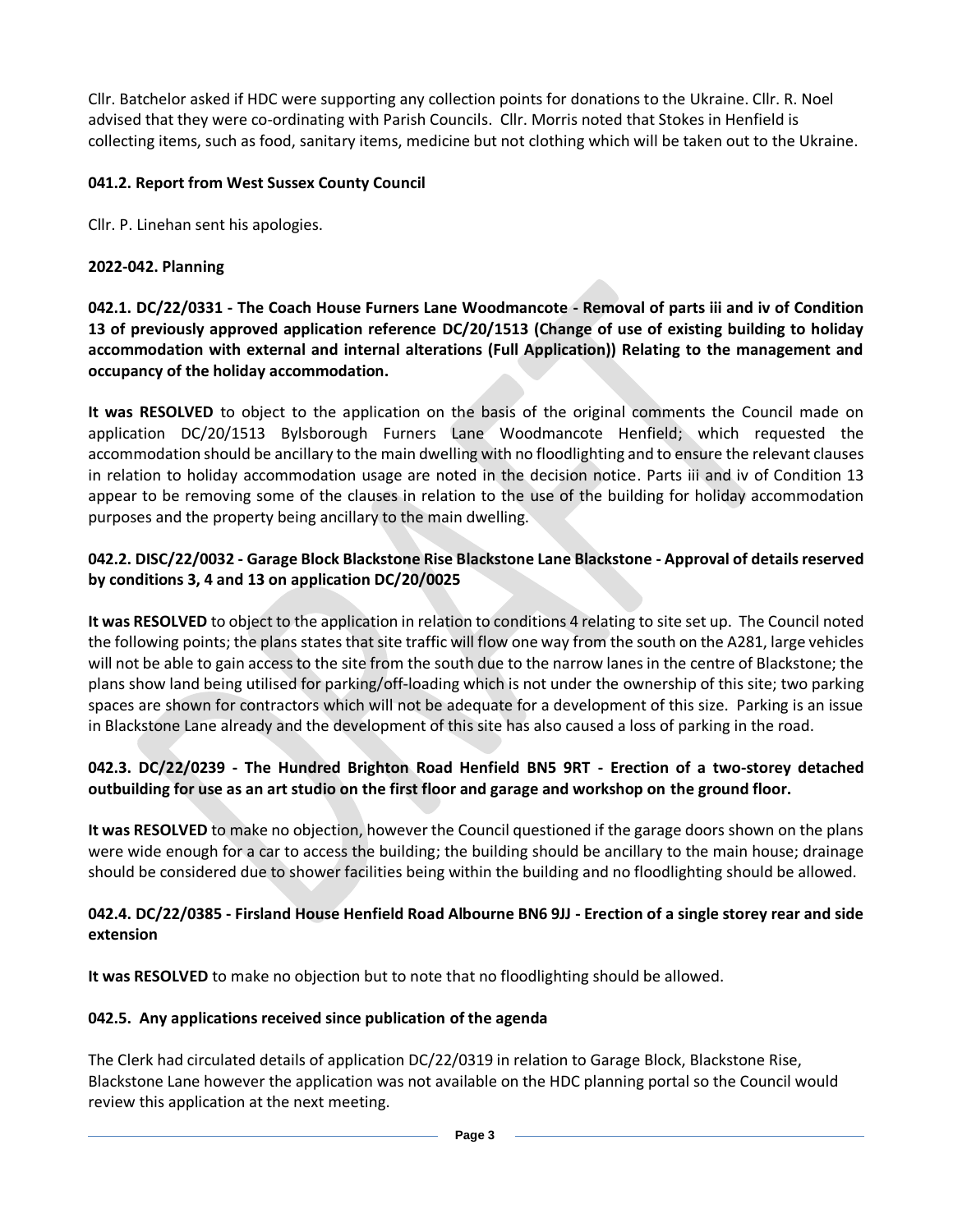DC/21/0938 – Hascombe Farm Horn Lane BN5 9SA – Erection of extension to existing indoor riding arena to provide viewing area and pole barn for hay and storage purposes. Provision of tannoy system, circular horse walker, 2 x all weather paddocks, additional parking area and associated works.

Cllr. Dixon advised that Cllr. Malcolm Eastwood of Henfield PC had brought to his attention that the above application was being considered at the HDC Planning Committee South meeting on the 15 March 2022 as Henfield PC had requested it was considered by the Committee. Woodmancote Parish Council had objected to the original application due to its proximity to the Parish boundary; and it was now being recommended for approval. **It was RESOLVED** by the Council that the Clerk would request if Cllr. Dixon could speak at the meeting on behalf of Woodmancote PC to object to the application on the basis of the original objection comments and noting any additional policies that are appropriate to the application. The Clerk will contact HDC to register for the Chairman to speak.

#### **2022-43 Planning Update**

043.1. To note planning decisions:

The following decision was noted:

## SDNP/21/03070/HOUS & SDNP/21/03071/LIS

Catsland Farmhouse Bramlands Lane Woodmancote BN5 9TG - Proposal Demolition of existing conservatory and construction of new 2 story extension to the rear. Removal of existing entry porch, and replacement of walls/ windows to stair hall with glazing. Construction of new single story oak clad entry porch to the front. (Listed Building Consent) - Approved

DC/21/2800 - 1 Blackstone Rise Blackstone Lane Blackstone Henfield BN5 9SZ - Erection of a single storey rear extension (Lawful Development Certificate - Proposed) – Approved

DC/21/2776 - - St George Brighton Road Woodmancote BN5 9ST - Demolition of existing detached house and erection of a replacement dwelling including construction of an altered driveway. - Approved

#### **2022-044. Blackstone Playing Fields**

## **Please note that items 044.2. were held under the 'Public Bodies (admission to meetings) Act 1960 S.1(2) which excluded members of the public due to the confidential nature of the business to be discussed.**

#### **044-1 Update on progress of lease**

It was noted that the leases were progressing and Sussex Cricket were still keen to sign by the end of April 2022. Cllr. Dixon noted that it was confirmed the Council would not be able to claim back the VAT on the undertaking costs in respect of the Allen lease.

## **044.2. To discuss any matters relating to leases of a confidential nature**

Minute noted in confidential report.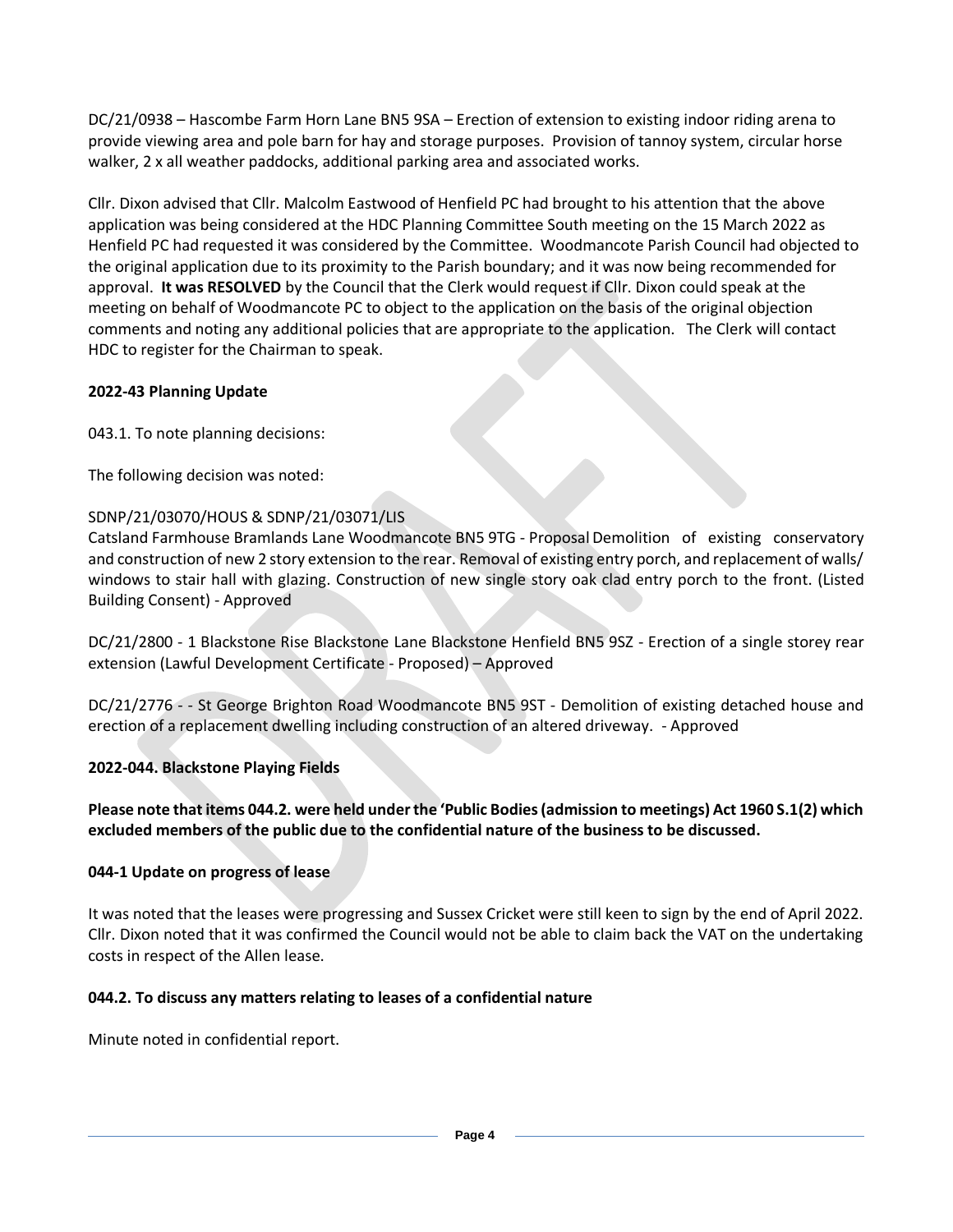## **044.3. Update on lease consultation timelines**

No update was available due to the leases still being negotiated by both parties at the current time.

#### **044.4. Update on playground closure**

It was noted that the playground remains closed due to repairs being needed following the annual safety inspection. The Clerk was trying to identify if S106 funding could be used towards the replacement of the equipment as it has been noted the playground equipment is in need of updating and that spending money on repairs to the equipment would perhaps not be the way forward. It was confirmed that maintenance is the responsibility of Sussex Cricket under the current lease.

#### **2022-045. Highways/Traffic**

#### **045.1. Update on Community Speedwatch**

A session has been arranged for Saturday 12 March at 10am with PCSO Tracy Bicknall attending. It was arranged to meet at the site opposite the Parish Hall. Cllrs. W. Noel, Austin and Williams were able to attend.

#### **045.2. Speed Indicator Devices – update on insurance claim and to consider purchase of further units and potential funding**

The Clerk confirmed all the paperwork has been sent to the insurance company and she is awaiting a response.

A report was circulated on details of three different SID units with costings. The Clerk was asked to get an updated quote for 2 units from one supplier and it was agreed the matter would be discussed again at the May meeting due to the Sussex Cricket lease not being signed yet and the Council are not certain of the funds that might be available to purchase these units.

#### **2022-046. Queens Platinum Jubilee**

#### **046.1. Update from working party and associated costs**

Cllr. W. Noel updated the Council on the plans for the Jubilee Picnic to be held on the 4 June. Bunting had arrived which was donated by Cllr. Dixon, the loan of a marquee was confirmed, together with additional parking, music and circus skills. It was suggested an area could be fenced off for an arena for the dog show and Cllr. W. Noel will speak to the groundsman to see if they have anything suitable which could be used. BN5 are producing a special Jubilee issue which will feature all the events in the area and an advert might be placed to promote the picnic the costs are £109 for half a page. Flyers have been printed and will be distributed in the next few weeks.

It was suggested a further meeting was held in April.

#### **046.2. Queens Green Canopy HDC invitation**

A letter had been received from Cllr. R. Noel in which HDC had invited the Council to plant a tree under the Queens Green Canopy initiative; this would be provided free of charge by HDC. The Council will need to decide what type of tree and where it will be located and it will be planted in November 2022. Cllr. R. Noel will seek advice from the Tree Officer at HDC as to what might be suitable. The Council will need to liaise with Sussex Cricket in regards to the potential location of the tree.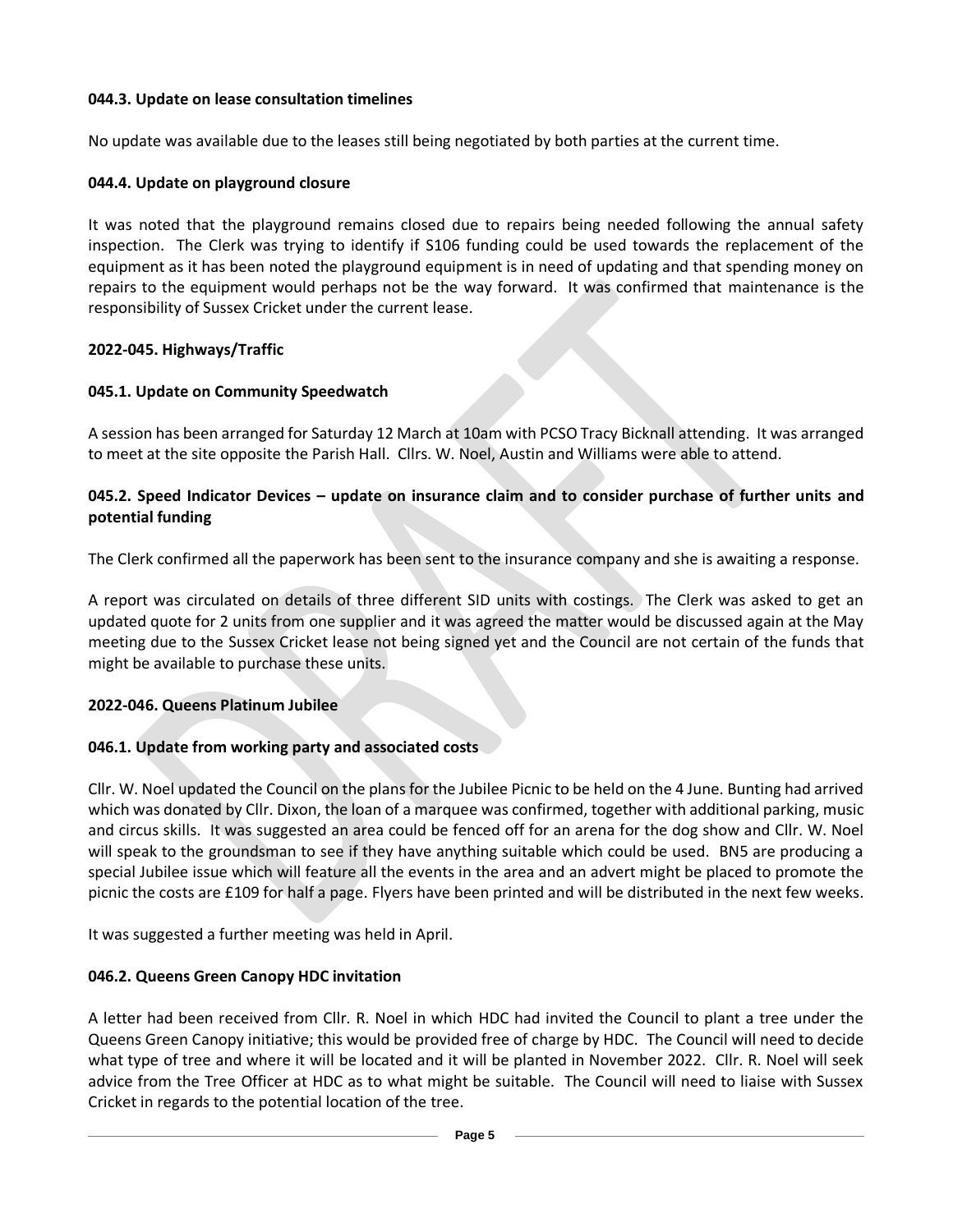## **2022-047. Finance/Payment**

## **047.1. Reconciled accounts and bank statement**

**It was RESOLVED** to approve the above dated 28.02.2022.

# **047.2. To approve the schedule of payments**

**It was RESOLVED** to pay the following, listed on the schedule of payments.

WSCC – Salaries – February - £652.59 S Mamoany – phone reimbursement fees - £5.00 Cllr. D. Austin – printing expenses - £15.00 Cllr. W. Noel – printing expenses – £15.00 Cllr. P. Williams – printing expenses - £15.00 Cllr. R. Noel – printing expenses - £15.00

It was noted that a credit had been received from Stocksigns Ltd on the 2 February which related to an overpayment made on the original SID purchase, which came to light whilst looking into the cost of the SID for the insurance claim.

# **2022-048. Update on Safer Routes Project**

Cllr. R. Noel requested this was added to the April agenda.

# **2022-049. Correspondence/meetings/consultations**

# **049.1 To consider draft response to Water Resources South East (WRSE) consultation – 14 March 2022**

The Clerk had circulated a draft response, **it was RESOLVED** to submit this to WRSE.

# **049.2. Proposed new constituency boundaries for the Horsham District – 4 April 2022**

**It was RESOLVED** to object to this change as the current boundaries encompass rural areas. However, the changes will move Woodmancote into an area comprising coastal areas as well, which are different to rural areas where the landscape and rural economy are of such importance.

# **049.3. The Glover Landscape Review – Government Response and Consultation – 9 April 2022**

The Clerk advised she is attending a SNDP Workshop on this subject on the 16 March and will report back to the Council. If it was felt that the Council should comment on this consultation **it was RESOLVED** that this would be agreed via email circulated to all Councillors.

## **2022-050. Other business**

Cllr. Williams noted she had spoken to the groundsman and they were in agreement that the current noticeboard at the entrance to the car park was replaced with the Parish Council notice board currently located